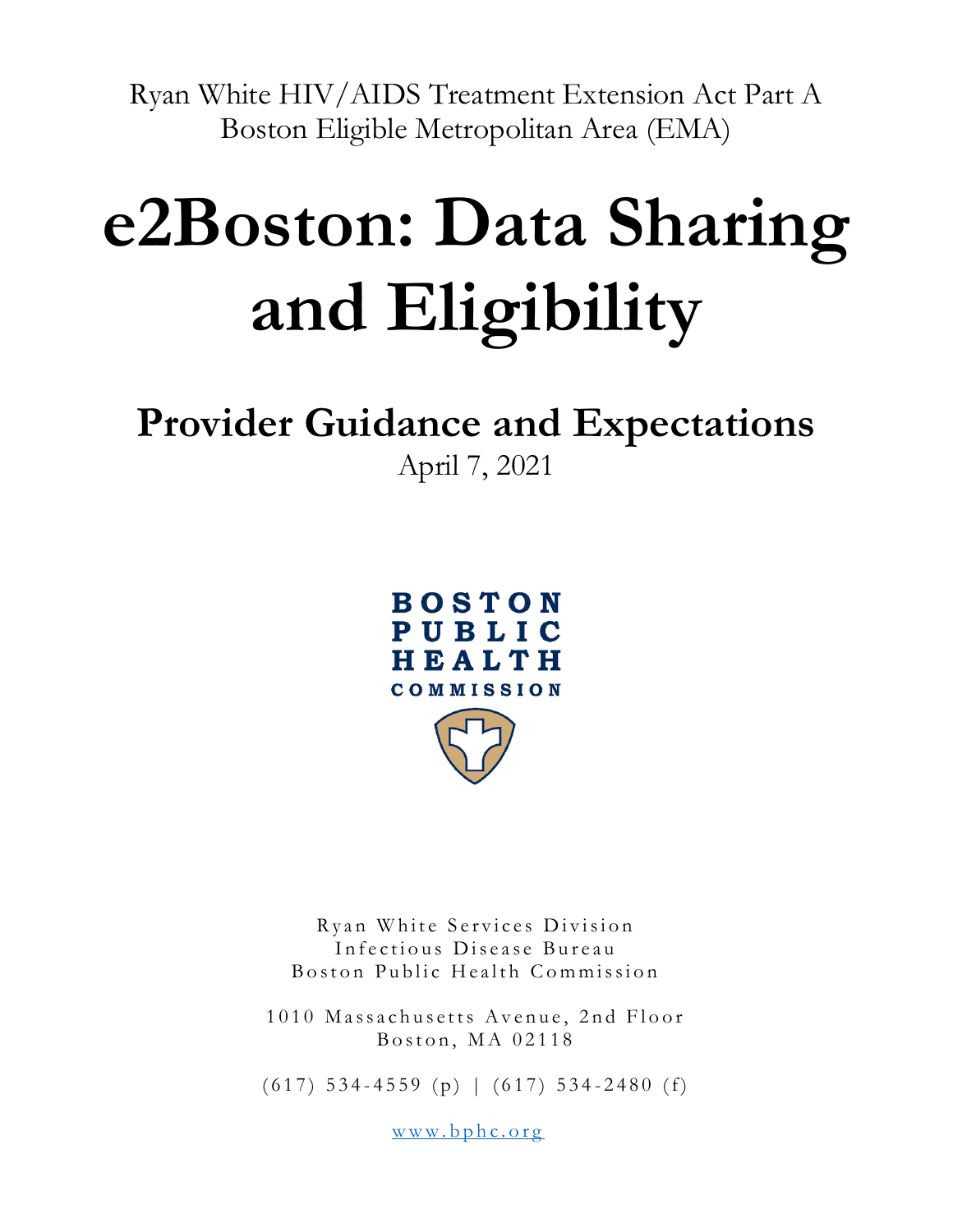## **Introduction**

#### **Background**

In 2019, the Ryan White Services Division (RWSD) received funding from the Health Resources and Services Administration (HRSA) to develop and implement a Data Sharing and Eligibility module as part of the Boston Eligible Metropolitan Area (EMA)'s e2Boston system. e2Boston is a data-sharing system that allows Boston EMA providers to input new client information, client data, provider services and subservices, client outcomes, and complete annual Ryan White Services reporting requirements. This funding allowed RWSD and RDE (the developer for e2Boston) to build a data sharing and eligibility module as an additional e2Boston provider feature. The goal of the data sharing and eligibility module is to centralize access and control of client eligibility data, with client consent, to allow Boston EMA providers to assess client eligibility for Ryan White Part A services across multiple providers based on client eligibility information already inputted in the e2Boston system by other Boston EMA providers.

The data sharing and eligibility module will benefit Boston EMA providers in the following ways:

- $\checkmark$  Reduce administrative burden for Boston EMA providers and clients
- $\checkmark$  Significantly improve the quality and accuracy of RWSD client data
- $\checkmark$  Reduce the risk of client duplication
- $\checkmark$  Reduce the burden of duplicative data entry
- $\checkmark$  Improve collaboration between RWSD funded agencies

#### **\*Important Note: HRSA's Ryan White Part A eligibility requirements have not changed from FY20.** A

summary of eligibility verification/documentation requirements is in Appendix 2 and further guidance is in the Service Standards and Provider Manual. Please contact your contract manager with questions.

#### **Data Sharing**

The ONLY client information that will be shared as part of the Data Sharing and Eligibility module is the following:

- Client's demographic data
- Social Security Number
- Contact information
- Financial/employment/socioeconomic data
- Insurance information
- Assigned client identification code
- $Record(s)$  of HIV/AIDS diagnosis and/or status

**\*Important Note:** No other information (including sensitive medical information, services provided, and/or outcomes data) will be shared when using the Data Sharing and Eligibility module.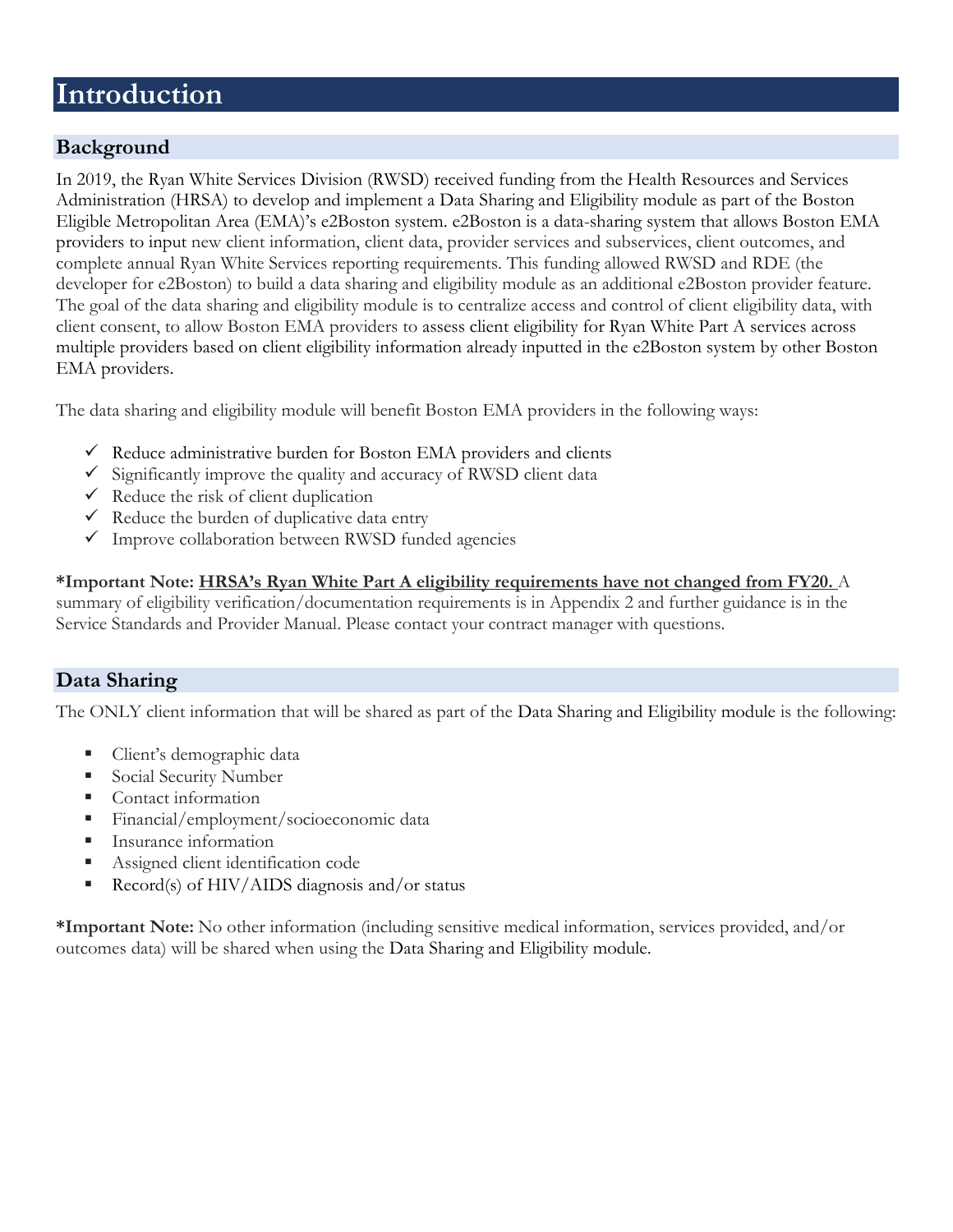## **Provider Expectations**

To make full use of this new system functionality and reduce the administrative burden of eligibility verification on clients and providers, agencies are expected to follow the guidance below.

#### **When Making a Referral to Another Part A Agency**

When agencies refer a client to another Part A agency in the Boston EMA, they must:

- 1. Ensure eligibility status is current and that eligibility documentation is uploaded into e2Boston (either full documentation or self-attestation, whichever is most recent);
- 2. Upload completed client **Consent to Receive Services Form,** which is agency specific and collected at intake; and
- 3. Complete and upload the **Consent and Authorization to Share Information Form** developed for the Data Sharing and Eligibility Module (*see Appendix 1).* Please note that if the client declines to authorize sharing, the information cannot be shared, and each agency will have to verify eligibility through a separate process.

**\*Important Note:** The purpose of this **Consent and Authorization to Share Information Form** is to allow the sharing of individual data when seeking services at two or more agencies; or to revoke sharing of data if the client no longer wishes to share eligibility data with those agencies. **This consent will remain valid for one year or until revoked by the client.** If the client wishes to revoke their consent form, they must do so in writing and must resubmit the consent form indicating their revocation to an agency within the system.

#### **Identified Information**

Identifiable information that may be shared between agencies based on consent, includes client's demographic data, Social Security Number, contact information, financial/employment/socioeconomic data, insurance information, assigned client identification code, and record(s) of HIV/AIDS diagnosis and/or status.

#### **De-identified Information**

In order to monitor agency contracts, the above identifiable information may also be de-identified to become accessible to the RWSD as the Ryan White Part A Recipient, their program and administrative staff or consultants, and RDE Systems, the organization providing the software and technical support for the e2Boston system.

#### **Revoking Consent**

As part of the Data Sharing and Eligibility Module, Ryan White Part A clients will be able to revoke the authorization to share information with the agencies identified for which they previously allowed to use and disclose identifying information to determine their eligibility to receive services.

#### **E2Boston Eligibility Tracking and Upload Requirements**

#### **1. Eligibility Tracking and Uploading for Already Existing Clients**

• Agencies must enter eligibility status and upload all required eligibility documentation for existing active clients the next time eligibility status is checked or within one year of client activity/services **(sooner if refer clients to another Part A agency-see #1)**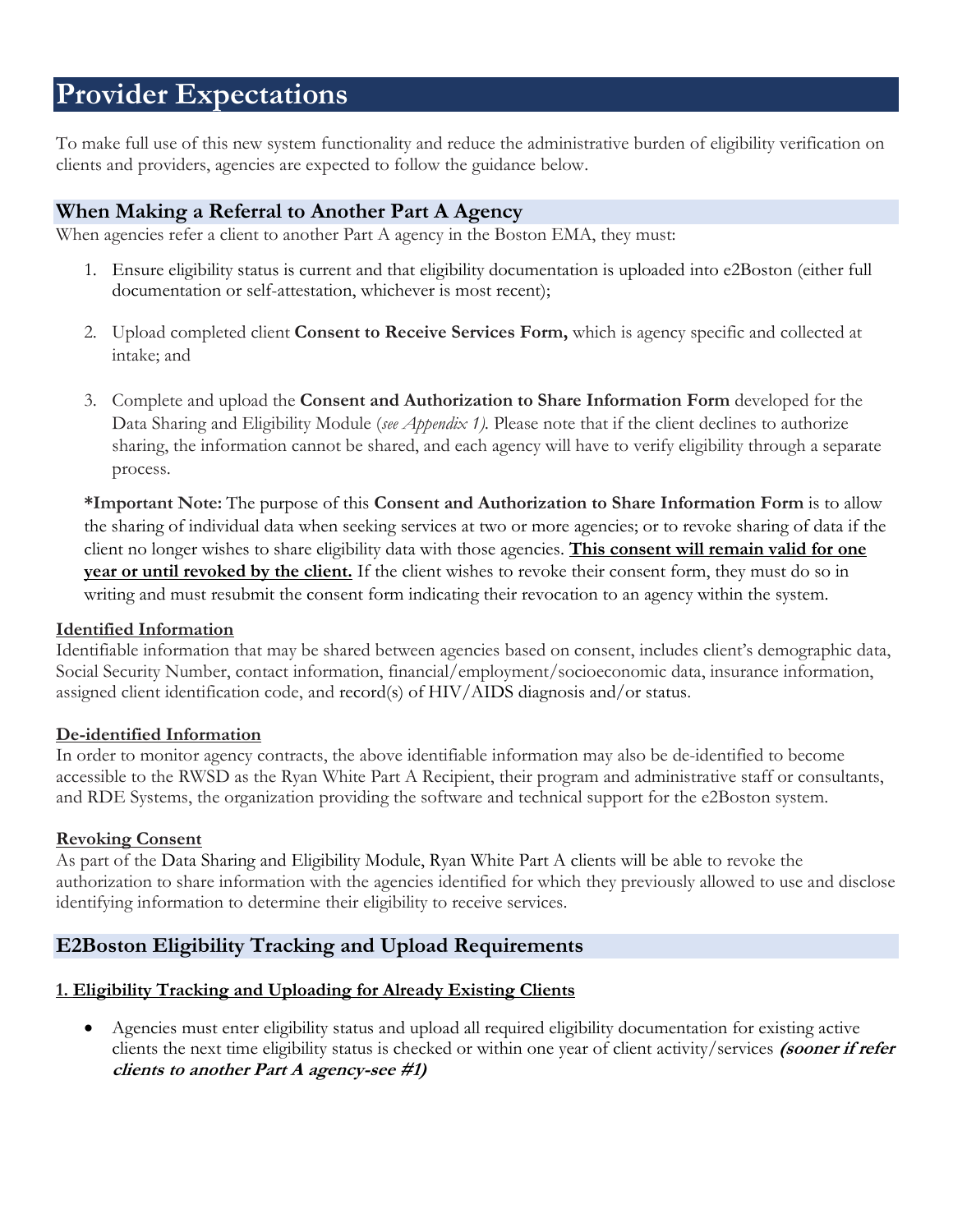**\*Important Note:** RWSD understands that it might take time to update all existing clients, so we are not limiting the data entry based on eligibility tracking, but we expect to have all required documentation uploaded during the next eligibility check or within one year of client activity/services. For the clients who are not receiving the services during this time the Eligibility status would stay "Inactive" and should be changed shortly after clients start to receive services again.

#### **2. Eligibility Tracking and Uploading for New Clients**

The RWSD expects providers to enter the eligibility status information and upload the required documents *(including Consent for Services form and Eligibility documentation*) for all new clients into e2Boston, starting on April 7, 2021. The e2Boston upload engine processes several formats and the documents could be scanned and/or photographed to be uploaded. Accepted document formats include pdf, doc, docx, jpg, jpeg, tif, tiff, and png.

**\*Important Note:** RWSD understands that sometimes providers may need to provide services before all eligibility documentation has been collected. If this is the case, and a provider serves a client before all eligibility documentation is collected, providers must enter eligibility status and documentation into e2Boston as soon as it is collected. E2Boston will still allow client information and data to be entered even if eligibility status/documentation is not yet complete.

#### **3. Extension of Deadlines for Documentation Uploads**

- For agencies that are doing automatic data uploading/data importing into e2Boston, the process will continue to be the same. The main change is the new MS Access RSR Plus template in the Conversion tab. This template has a new table where agencies can enter both the eligibility document type and the signature/effective date. The special table for clients' residency information could be found there as well.
- E2Boston does not have the capacity to import scanned documents, agencies that provide data through the data import module should complete the information about documentation type and signature/effective dates. This information will be enough for the system to change clients' eligibility if that is the case. If a client whose information has been uploaded through the data import module needs to be referred to another agency, the form uploads are required and need to be done manually.
- The RWSD understands that agencies who are doing E2Boston data delivery using the importing module have to make some updates to their own system and/or re-format the data. Given these circumstances, we are extending the due date for the data upload by a month. In other words, the April 15<sup>th</sup> deadline is now postponed to May 15<sup>th</sup>.

#### **Security Features**

Following stakeholder feedback, the RWSD will continue to keep client data for each agency data separate. Each agency will have access to their own clients only. Information for clients who have been referred to another agency, will only be available to subrecipient agencies who have been selected on the Consent and Authorization to Share Information Form. No other agencies will have access to this information. As mentioned above, only some information for referred clients will be shared. This includes all eligibility required information and some demographic information. No services, medical, and/or outcomes data will be shared.

#### **Support and Technical Assistance**

For any questions or technical assistance, please contact (please cc your contract manager in every email):

- RWSD Data Manager, Irina Neshcheretnaya [ineshcheretnaya@bphc.org](mailto:ineshcheretnaya@bphc.org)
- E2Boston support group [support@e2boston.net](mailto:support@e2boston.net)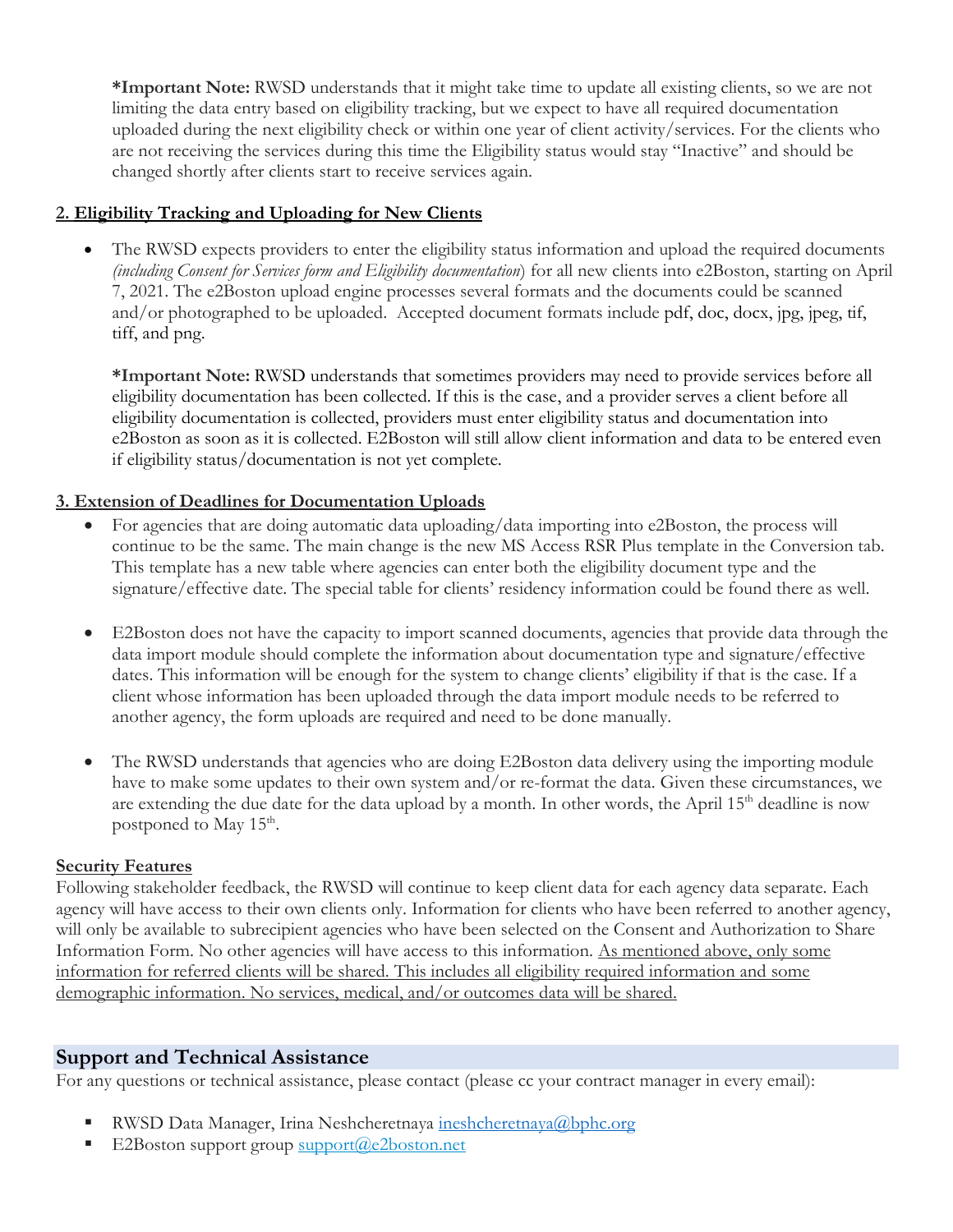#### **Appendix 1**

## **Ryan White HIV/AIDS Program, Part A Boston Public Health Commission Ryan White Services Division Consent and Authorization to Share Information**

## **I. Introduction**

(AGENCY) is part of a health network of care that provides one or more HIV services (Ryan White Part A and the Minority AIDS Initiative) within counties of Massachusetts (Middlesex, Essex, Suffolk, Worcester, Norfolk, Plymouth, and Bristol) and New Hampshire (Stratford, Rockingham, and Hillsborough) as part of the Eligible Metropolitan Area funded by the Boston Public Health Commission (later referenced as the Network). The healthcare agencies participating in the Network are listed below in sections III and IV.

Agencies within the Network frequently work together to provide referrals to each other for services that they may not provide in-house. For this reason, there may be a need to share your health information between two or more agencies. The purpose of this document is to consent to this sharing of data if you wish to seek services at two or more agencies; or to revoke this sharing of data if you no longer wish to seek services at those agencies.

## **II. Data Sharing**

The management of your health information is made possible through a program called eCOMPAS (or e2Boston), which stands for Electronic Comprehensive Outcomes Measurement Program for Accountability & Success. In the course of providing your care, the Agency will collect and retain certain information about you, your health, and the services or treatment that are provided. This information is necessary to coordinate care appropriately, document and evaluate services rendered, and assess your health outcomes, which is required by the Health Resources and Services Administration, which funds the Ryan White Part A federal grant program.

#### **Identified Information**

Identifiable information that may be shared between agencies includes your demographic data, Social Security Number, contact information, financial/employment/socioeconomic data, insurance information, assigned client identification code, and record(s) of HIV/AIDS diagnosis and/or status.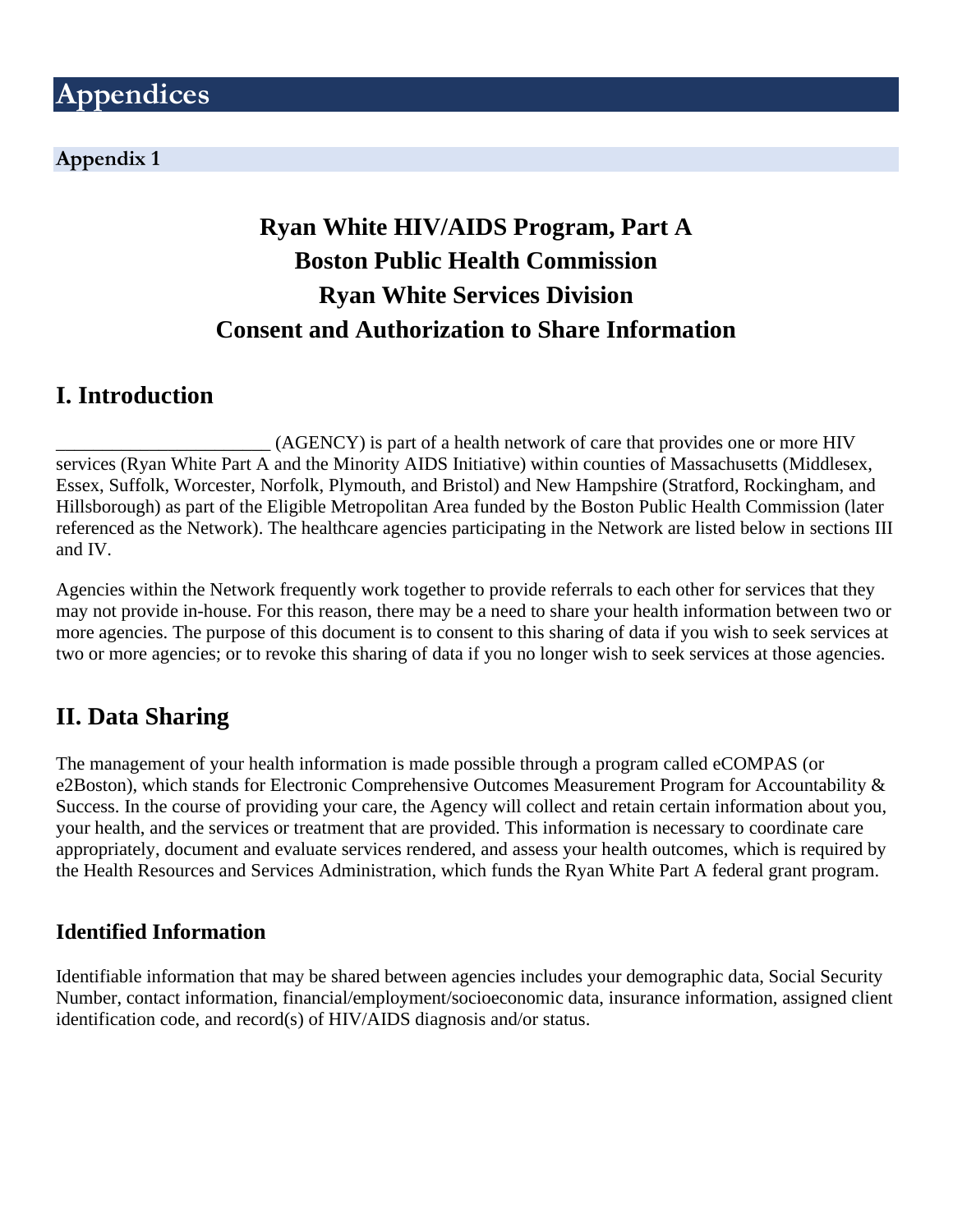#### **De-identified Information**

In order to monitor agency contracts as members of the Network, the above identifiable information may be deidentified and accessible to the Funding Source, the Boston Public Health Commission as the Ryan White Recipient, their program and administrative staff or consultants, and RDE System, who provide the software and technical support for the e2Boston system.

## **III. Consenting to the Sharing of Data**

☐ I do hereby consent to and authorize \_\_\_\_\_\_\_\_\_\_\_\_\_\_\_\_ (AGENCY) to select Ryan White Providers below for which I am a client of, or will be, to input and/or access the following electronic information: demographic data, Social Security Number, contact information, financial/employment/socioeconomic data, insurance information, assigned client identification code, and record(s) of HIV/AIDS diagnosis and/or status. I acknowledge by signing this form that these selected agencies, which are Ryan White contracted providers, will need my exact name and date of birth, or my exact social security number to access my information. I allow access to the electronic information described in the previous statement, to the following:

Choose *one or more* of the following agencies by State:

#### **Massachusetts**

- □ AIDS Project Worcester
- □ Beth Israel Deaconess Hospital
- □ Boston Children's Hospital
- $\Box$  Boston Health Care for the Homeless
- □ Boston Medical Center Corporation
- $\Box$  Cambridge Health Alliance
- □ Casa Esperanza
- □ Catholic Charities of Boston
- □ Codman Square Health Center
- $\Box$  Community Research Initiative
- $\Box$  Community Servings
- ☐ Dimock Community Health Center
- ☐ East Boston Neighborhood Health Center
- □ Edward M. Kennedy
- $\Box$  Father Bill's & MainSpring
- $\Box$  Fenway Community Health Center
- ☐ Greater Lawrence Family Health Center
- □ Harbor Health Services
- $\Box$  Justice Resource Institute
- ☐ Lynn Community Health Center
- $\Box$  Making Opportunity Count
- $\Box$  Mass. Alliance of Portuguese Speakers
- ☐ MGH Boston
- □ MGH Chelsea
- $\Box$  Multicultural AIDS Coalition
- $\Box$  Ryan White Dental Program
- □ Upham's Community Health Center
- ☐ Victory Programs, Inc.
- ☐ Whittier Street Health Center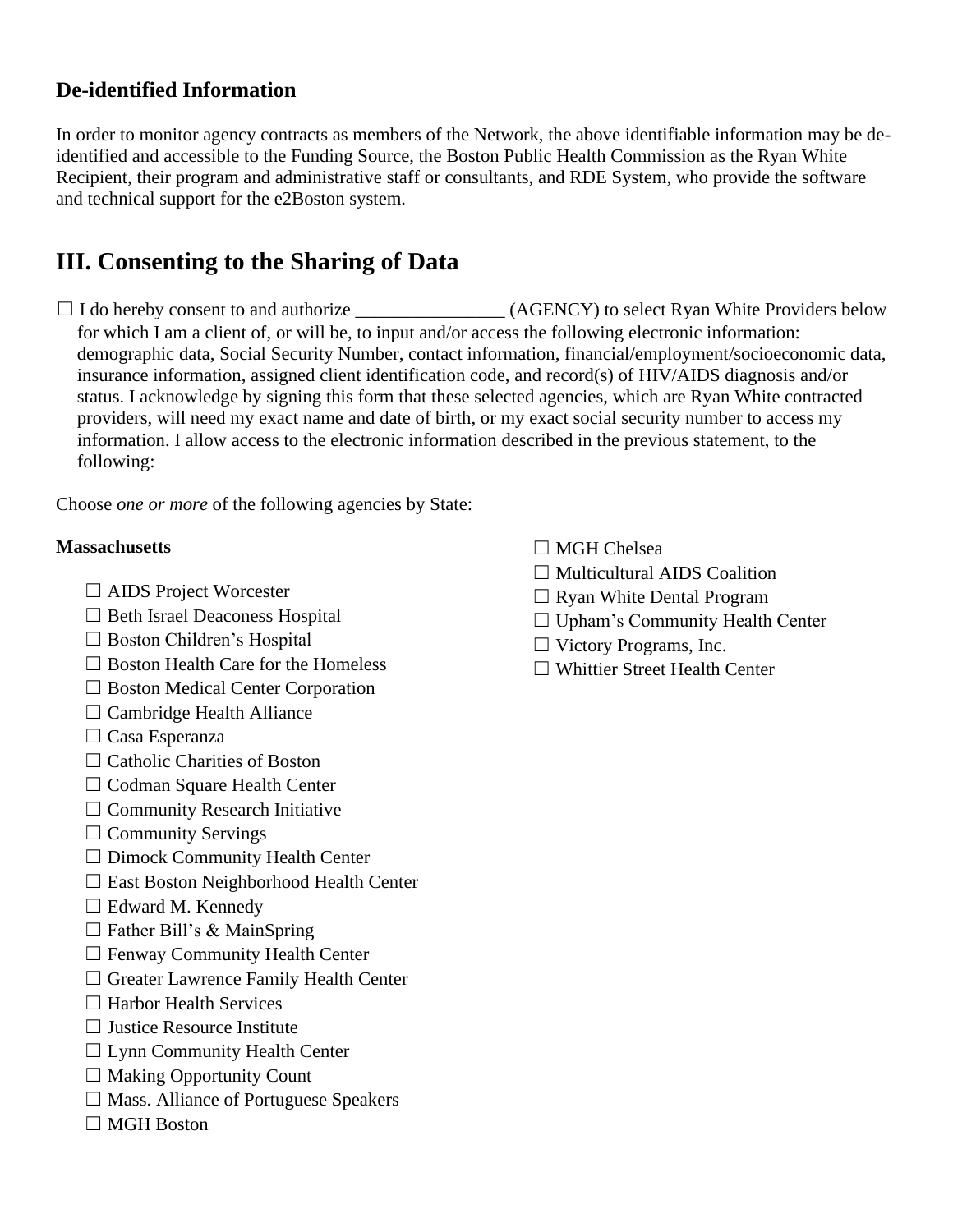#### **New Hampshire**

- ☐ AIDS Response Seacoast
- ☐ New Hampshire Department of Health and Human Services
- ☐ Merrimack Valley Assistance Program
- ☐ Southern New Hampshire HIV/AIDS Task Force

#### **You may choose not to have your medical information shared with any other agency within the Network:**

 $\Box$  I do not give permission for Agency to share my health information.

## **IV. Revoking the Sharing of Data**

 $\Box$  I hereby permit \_\_\_\_\_\_\_\_\_\_\_\_\_ (AGENCY) to revoke the authorization to share information with the following agencies in the Network and related services for which I previously allowed to use and disclose identifying information to determine my eligibility to receive services. **I understand that a revocation is not effective to the extent that any Ryan White Part A provider has already acted in reliance on my previous authorization. I understand that information used or disclosed pursuant to this authorization may be disclosed by the subrecipient or recipient and may no longer be protected by federal or state law.** I revoke the authorization to share information from the following:

Choose *one or more* of the following agencies by State:

#### **Massachusetts**

- ☐ AIDS Project Worcester
- □ Beth Israel Deaconess Hospital
- □ Boston Children's Hospital
- $\Box$  Boston Health Care for the Homeless
- ☐ Boston Medical Center Corporation
- $\Box$  Cambridge Health Alliance
- □ Casa Esperanza
- □ Catholic Charities of Boston
- □ Codman Square Health Center
- $\Box$  Community Research Initiative
- $\Box$  Community Servings
- ☐ Dimock Community Health Center
- ☐ East Boston Neighborhood Health Center
- $\Box$  Edward M. Kennedy
- $\Box$  Father Bill's & MainSpring
- ☐ Fenway Community Health Center
- ☐ Greater Lawrence Family Health Center
- □ Harbor Health Services
- $\Box$  Justice Resource Institute
- $\Box$  Lynn Community Health Center
- $\Box$  Making Opportunity Count
- $\Box$  Mass. Alliance of Portuguese Speakers
- ☐ MGH Boston
- □ MGH Chelsea
- $\Box$  Multicultural AIDS Coalition
- $\Box$  Ryan White Dental Program
- □ Upham's Community Health Center
- ☐ Victory Programs, Inc.
- ☐ Whittier Street Health Center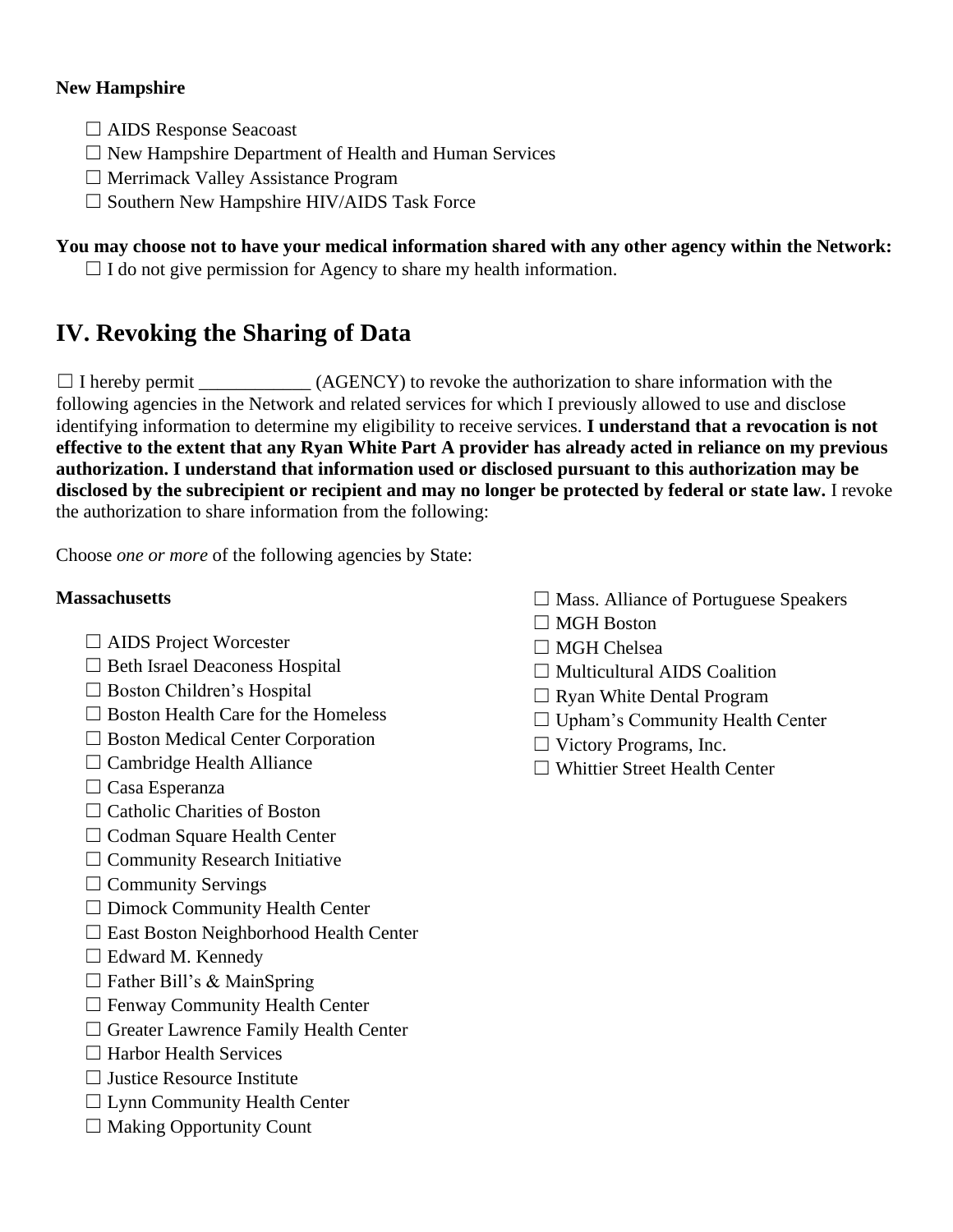#### **New Hampshire**

- ☐ AIDS Response Seacoast
- $\Box$  New Hampshire Department of Health and Human Services
- ☐ Merrimack Valley Assistance Program
- $\Box$  Southern New Hampshire HIV/AIDS Task Force

## **V. Terms of the Consent Form**

**This consent will remain valid for one year or until revoked by me.** If I revoke this consent form, I understand that I must do so in writing and that I must resubmit this authorization form indicating my revocation to an agency within the Network. I understand that the revocation will not apply to Health Information that has been released before the revocation. A written revocation will be effective five (5) days after the Ryan White Program Manager receives it. Services rendered after the date of revocation will not be paid for by the Ryan White Part A program.

I hereby hold the Boston Public Health Commission harmless for the disclosure and/or release of my *private* Health Information *(pursuant to Federal Health Insurance Portability and Accountability Act "HIPAA" regulations)* to any Ryan White contracted provider or the Health Resources and Services Administration (Funding Source) in connection with the Ryan White Program. I understand that my name, address, and other controlled identifiers are placed into the system.

I have a right to request relevant health information that is tracked in the system.

If the signer is a guardian, legal documentation of the representative's identity and authority to act on the individual's behalf must be attached. For a minor, the parent must attach a copy of the birth certificate to this form.

I further expressly consent to give the Boston Public Health Commission, and the Funding Source access to any records stored in the system and any other records held by any Ryan White Part A contracted agency for monitoring, reporting, operating, payment and administration. A list of service providers will be updated annually (if any new agency is contracted as a Ryan White Part A provider). I stipulate reproductions of this written consent are authentic as the original.

\_\_\_\_\_\_\_\_\_\_\_\_\_\_\_\_\_\_\_\_\_\_\_\_\_\_\_\_ \_\_\_\_\_\_\_\_\_\_\_\_\_\_\_\_\_\_\_\_\_\_\_\_\_\_\_\_ Client/Representative signature Self or Representative's Relation to Client

Witness Date

\_\_\_\_\_\_\_\_\_\_\_\_\_\_\_\_\_\_\_\_\_\_\_\_\_\_\_\_ \_\_\_\_\_\_\_\_\_\_\_\_\_\_\_\_\_\_\_\_\_\_\_\_\_\_\_\_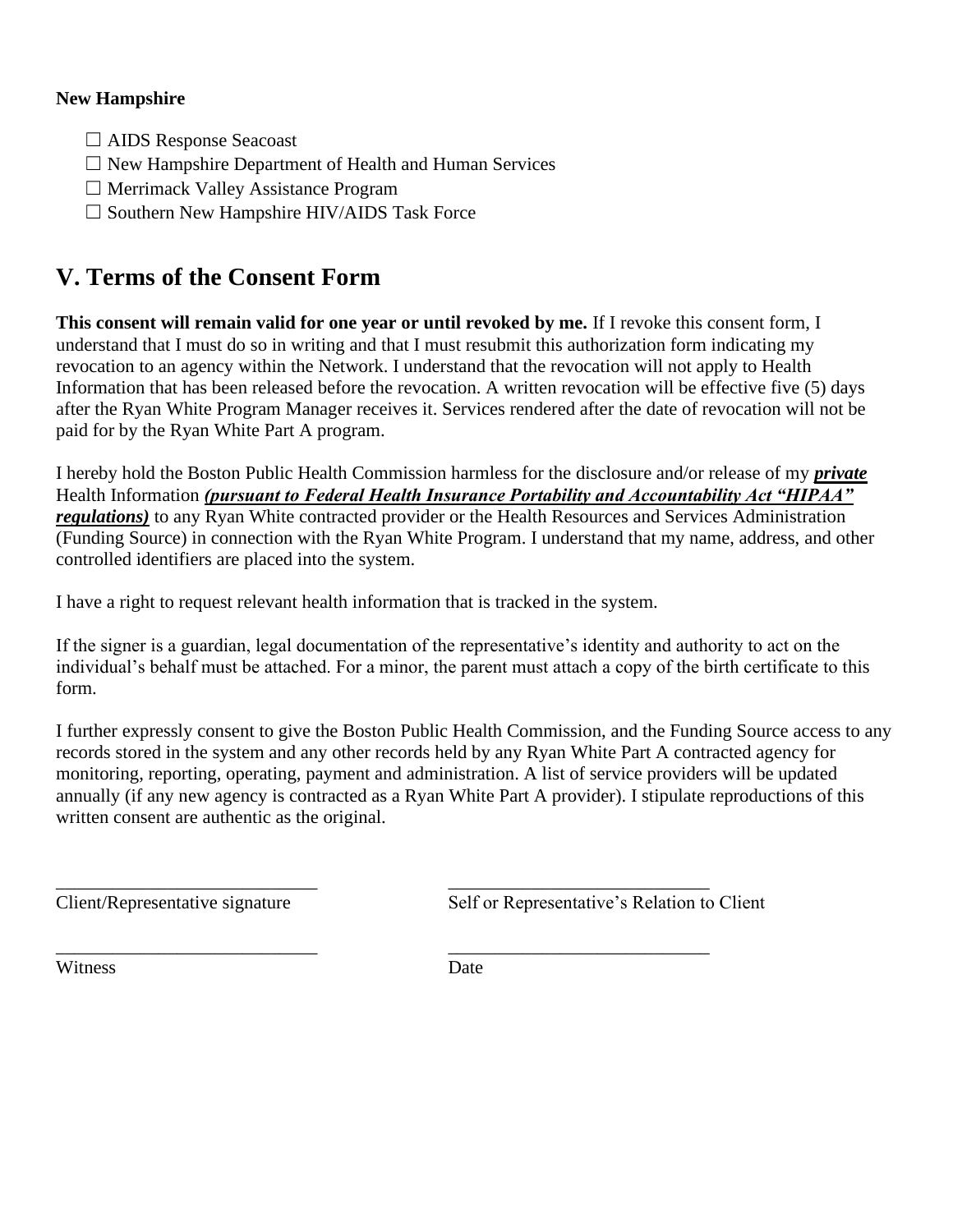#### **Appendix 2**

As with previous years, it is expected that Boston EMA providers comply with the Financial Eligibility Policy for Ryan White Services which requires funded subrecipients to screen HIV+ clients for income eligibility, based on a threshold of 500% of the Federal Poverty Level (FPL) as determined by the U.S. Department of Health and Human Services (HHS).

Providers must document client eligibility annually and recertify every six months to assess changes to client eligibility. **See** Error! Reference source not found. and **[Policy Clarification Notice 13-02.](https://hab.hrsa.gov/sites/default/files/hab/Global/pcn1302clienteligibility.pdf)** You can also refer to the Boston EMA's Service Standards for more detail. Below is a summary of Boston EMA Ryan White Part A eligibility and documentation requirements. **This information is also available in Standards of Service and the Provider Manual.**

| Eligibility                                                                                                                                                                                                                                                                                                                                                                                                                                                                                                                  | Measure                                                                                                                                                                                                                                                                        |
|------------------------------------------------------------------------------------------------------------------------------------------------------------------------------------------------------------------------------------------------------------------------------------------------------------------------------------------------------------------------------------------------------------------------------------------------------------------------------------------------------------------------------|--------------------------------------------------------------------------------------------------------------------------------------------------------------------------------------------------------------------------------------------------------------------------------|
| 1.1 Eligibility<br>Agencies must establish eligibility of the client and<br>routinely recertify clients for eligibilities every 6<br>months. Activities include:<br>Completing an intake<br>$\bullet$<br>Screening patients for eligibility<br>$\bullet$<br>Maintaining Documentation                                                                                                                                                                                                                                        | Record of eligibility in the client file, including:<br>Client name, home address and mailing<br>$\bullet$<br>address<br>Documentation of HIV Status<br>Proof of Boston EMA Residency<br>Verification of financial eligibility<br>Documentation related to third-party payers. |
| 1.1A HIV Status<br>Documentation is required for the initial eligibility<br>determination. Documentation includes:<br>Diagnosis letter signed by a licensed physician<br>$\bullet$<br>on MD Stationary<br>Labs Test Results<br>$\bullet$<br>Positive test result from ELISA and/or<br>$\bullet$<br>Western Blot HIV test (not anonymous)                                                                                                                                                                                     | Record of lab or test results evident in client's file<br>Providers only need to collect this documentation<br>one time at the initial determination of eligibility. Not<br>required to be updated after initial submission.                                                   |
| 1.1B Income<br>Must have an income under 500% of the most<br>current FPL. Documentation includes:<br>State/Federal Tax Return<br>$\bullet$<br>Current pay stub<br>$\bullet$<br>Bank statement indicating direct deposited<br>$\bullet$<br>income<br>Disability award letter<br>$\bullet$<br>Self-employment affidavit<br>$\bullet$<br>Support affidavit<br>$\bullet$<br>MassHealth Verification (i.e. screen shot of<br>$\bullet$<br>EHR face sheet or Virtual Gateway<br>verification)<br>HDAP approval letter<br>$\bullet$ | Client files must include:<br>1) Updated documentation to verify income<br>eligibility once a year<br>And<br>2) Self-attestation of no change in income, signed<br>by client, for 6-month recertification of eligibility                                                       |